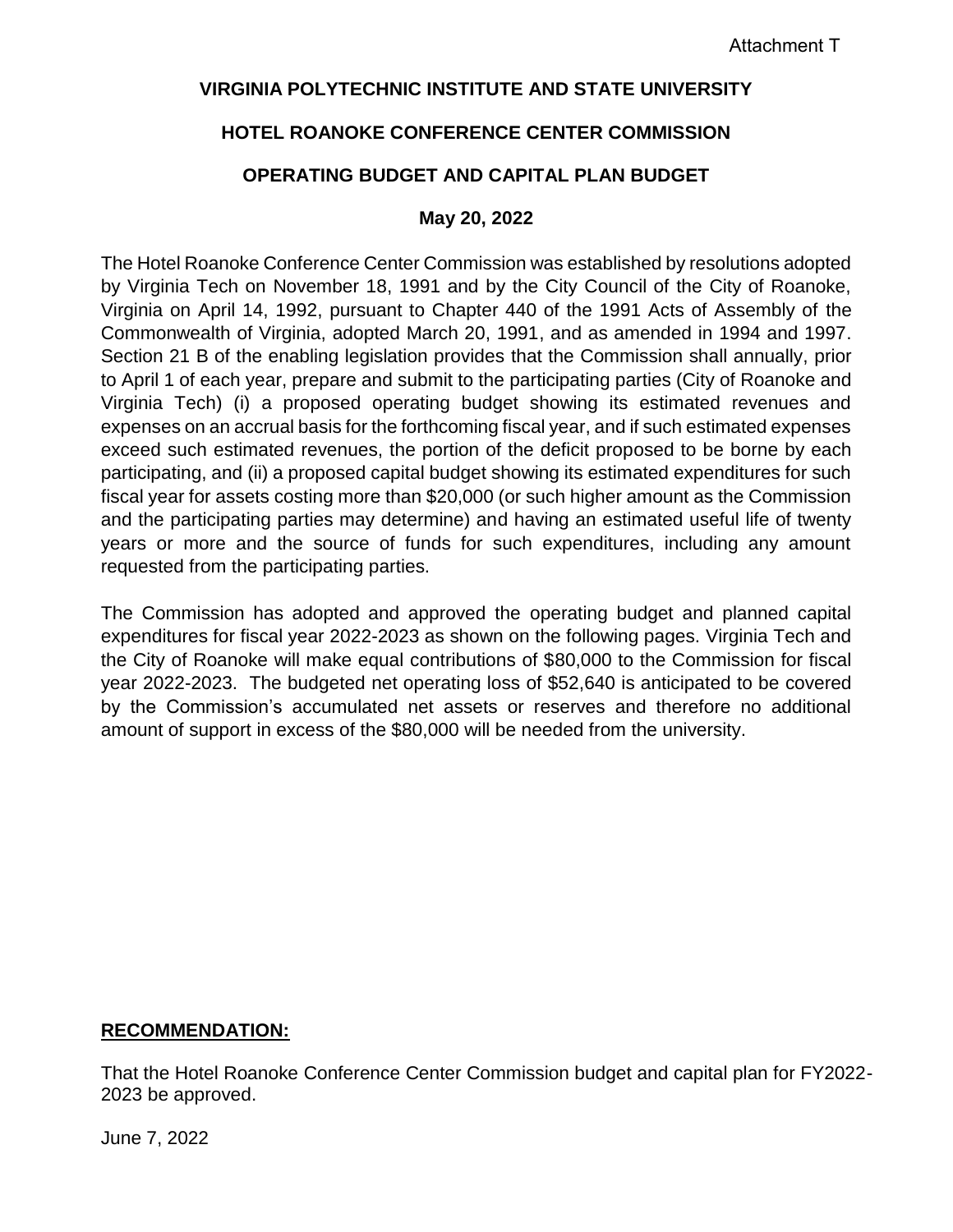## **HOTEL ROANOKE CONFERENCE CENTER COMMISSION OPERATING BUDGET JULY 2022 - JUNE 2023**

| <b>Revenue from Participating Parties</b>       |             |                     |             |
|-------------------------------------------------|-------------|---------------------|-------------|
| City of Roanoke                                 | \$80,000    |                     |             |
| Virginia Tech                                   | 80,000      |                     |             |
| <b>Total Revenue from Participating Parties</b> |             | \$160,000           |             |
| <b>Revenue from Operations</b>                  |             |                     |             |
| Food and Beverage                               | \$702,926   |                     |             |
| <b>Conference Service</b>                       | \$2,246,925 |                     |             |
| Garage and Parking                              | 650,105     |                     |             |
| Miscellaneous Income                            | \$463,200   |                     |             |
| <b>Total Revenue from Operations</b>            |             | <u>\$4,063,156</u>  |             |
| <b>Total Revenue</b>                            |             |                     | \$4,223,156 |
| <b>Expenses - Commission Administrative</b>     |             |                     |             |
| Salaries and Fringe Benefits                    | \$63,545    |                     |             |
| <b>Fees for Professional Services</b>           | 79,839      |                     |             |
| <b>Administrative Supplies</b>                  | 4,507       |                     |             |
| Equipment                                       | 1,200       |                     |             |
| <b>Training and Development</b>                 | 8,609       |                     |             |
| <b>Commission Operations - Bank Fees</b>        | 2,300       |                     |             |
| <b>Total Expenses - Commission</b>              |             | \$160,000           |             |
| <b>Expenses - Departmental</b>                  |             |                     |             |
| Food and Beverage                               | \$596,729   |                     |             |
| <b>Conference Services</b>                      | 808,893     |                     |             |
| Garage & Parking                                | 311,465     |                     |             |
| Total                                           |             | \$1,717,087         |             |
| <b>Undistributed Operating Expenses</b>         |             |                     |             |
| Administrative & General                        | \$443,073   |                     |             |
| Information and Telecommunications Systems      | 91,221      |                     |             |
| Sales & Marketing                               | 804,360     |                     |             |
| <b>Property Operations</b>                      | 365,676     |                     |             |
| <b>Utilities</b>                                | 269,089     |                     |             |
| <b>Total Undistributed Expenses</b>             |             | \$ <u>1,973,419</u> |             |
| <b>Total Expenses</b>                           |             |                     | \$3,850,506 |
| <b>Gross Operating Profit</b>                   |             |                     | \$372,650   |
| <b>Management Fees</b>                          |             | \$100,000           |             |
| Non-Operating Income & Expenses                 |             |                     |             |
| Rent                                            | \$141,240   |                     |             |
| Property and Other Taxes                        | 50          |                     |             |
| Other Income/Expenses                           | 0           |                     |             |
| Insurance                                       | 25,000      |                     |             |
| Other                                           | 4,000       |                     |             |
| <b>Total Non-Operating Income and Expenses</b>  |             | \$170,290           |             |
| Total                                           |             |                     | \$270,290   |
| Earnings Before Interest, Taxes, Depreciation   |             |                     | \$102,360   |
| FF&E Reserve                                    |             | \$155,000           |             |
| Total                                           |             |                     | \$155,000   |
| Net Income                                      |             |                     | (\$52,640)  |